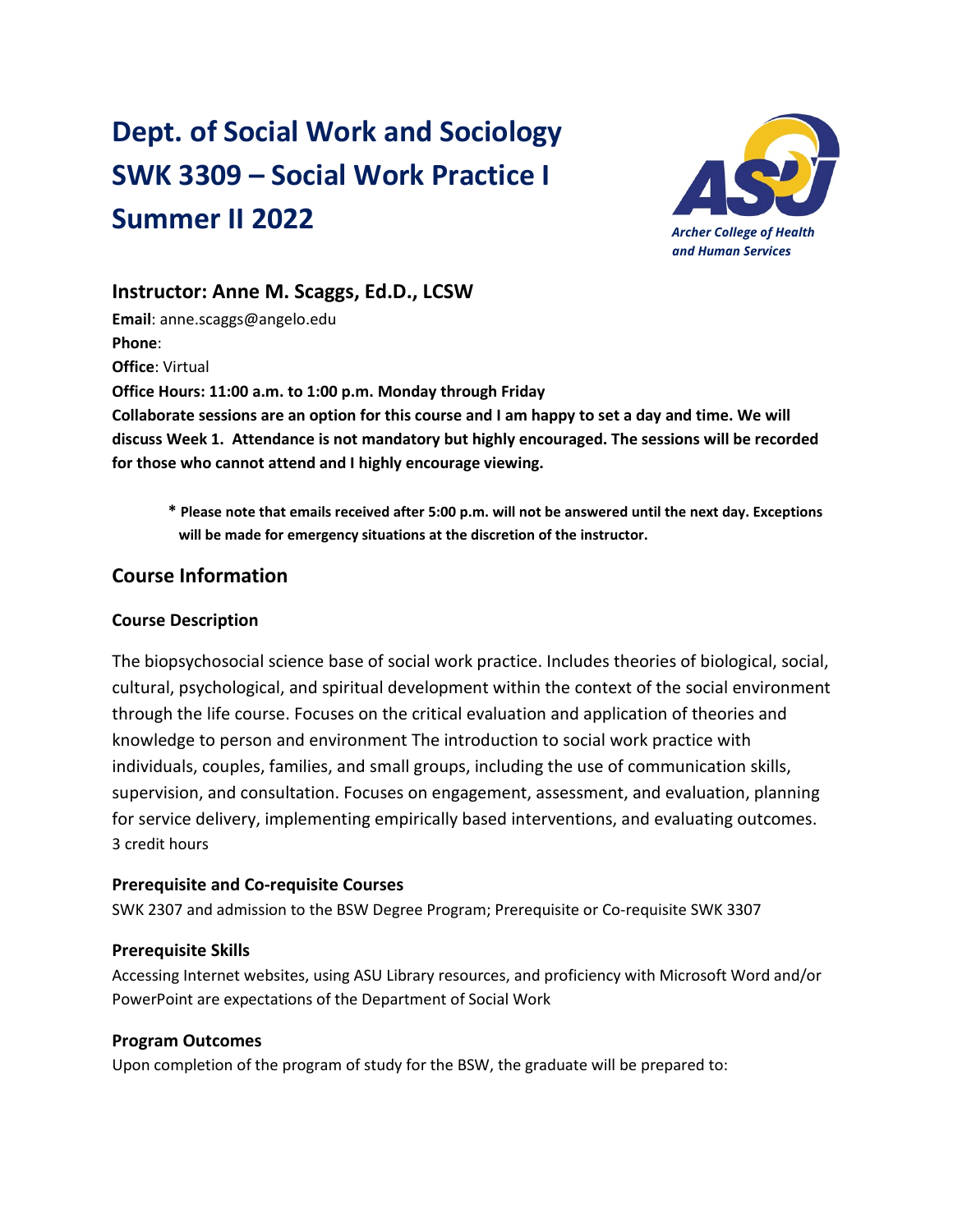## **Student Learning Outcomes**

| <b>Mapping to Program</b><br><b>Outcomes</b>                                                                                                                                    | Assignment(s) or activity(ies)<br>validating outcome achievement: | <b>Student Learning Outcome</b><br>By completing all course<br>requirements, students will be<br>able to:         |
|---------------------------------------------------------------------------------------------------------------------------------------------------------------------------------|-------------------------------------------------------------------|-------------------------------------------------------------------------------------------------------------------|
| Use reflection and self-<br>regulation to manage<br>personal values and<br>maintain professionalism<br>in practice situations.                                                  | Journals, Client Research Paper                                   | <b>Competency 1: Demonstrate</b><br><b>Ethical and Professional</b><br><b>Behavior</b>                            |
| Present themselves as<br>learners and engage<br>clients and constituencies<br>as experts of their own<br>experiences.                                                           | Journals, Client Research Paper                                   | <b>Competency 2: Engage</b><br><b>Diversity and Difference in</b><br><b>Practice</b>                              |
| Use practice experience<br>and theory to inform<br>scientific inquiry and<br>research.                                                                                          | Journals, Client Research Paper                                   | Competency 4: Engage In<br><b>Practice-informed Research</b><br>and Research-informed<br><b>Practice</b>          |
| Implement appropriate<br>engagement strategies to<br>engage individuals,<br>families, groups,<br>organizations, and<br>communities within a<br>particular theoretical<br>model. | Journals, Client Research Paper                                   | Competency 6: Engage with<br>Individuals, Families, Groups,<br>Organizations, and<br><b>Communities</b>           |
| Apply an assessment<br>strategy to assess<br>individuals, families,<br>groups, organizations, and<br>communities within a<br>complimentary theoretical<br>model.                | Journals, Client Research Paper                                   | <b>Competency 7: Assess</b><br>Individuals, Families, Groups,<br>Organizations, and<br><b>Communities</b>         |
| Implement the strategies<br>that empower individuals,<br>families, groups,<br>organizations, and<br>communities in various<br>contexts of practice.                             | Journals, Client Research Paper                                   | <b>Competency 8: Intervene with</b><br>Individuals, Families, Groups,<br>Organizations, and<br><b>Communities</b> |
| Discern evaluation<br>methods to measure the<br>extent of change to<br>individuals, families,                                                                                   | Journals, Client Research Paper                                   | <b>Competency 9: Evaluate</b><br>Practice with Individuals,<br>Families, Groups,                                  |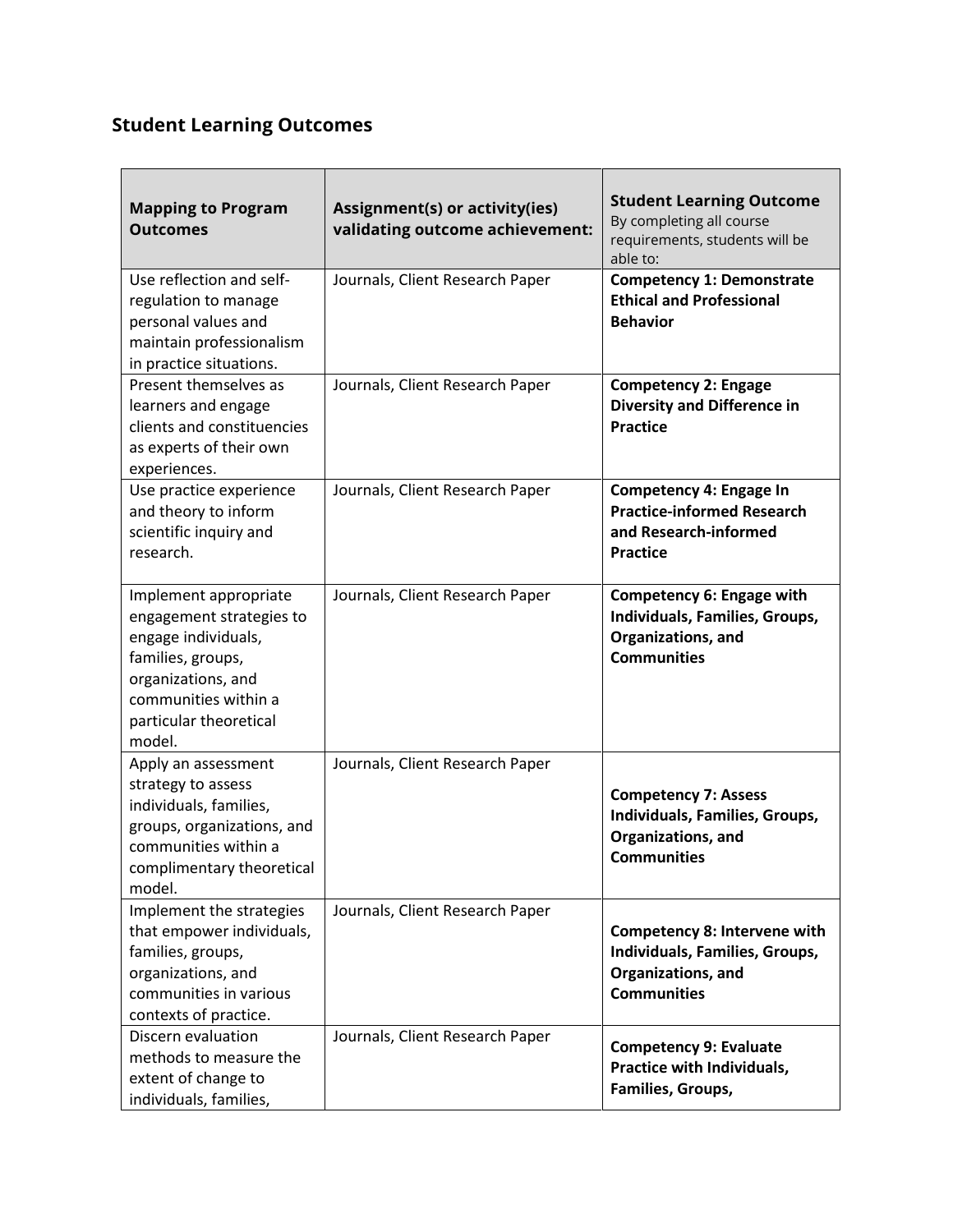| <b>Mapping to Program</b><br><b>Outcomes</b> | Assignment(s) or activity(ies)<br>validating outcome achievement: | <b>Student Learning Outcome</b><br>By completing all course<br>requirements, students will be<br>able to: |
|----------------------------------------------|-------------------------------------------------------------------|-----------------------------------------------------------------------------------------------------------|
| groups, organizations, and<br>communities.   |                                                                   | Organizations, and<br><b>Communities</b>                                                                  |

#### **Course Delivery**

This is an online course offering. The course is delivered via the Blackboard Learning Management System. The course site can be accessed at [ASU's Blackboard Learning Management System](http://blackboard.angelo.edu/)

#### **Required Texts and Materials**

Sheafor, B. and Horejsi, C. (2014). Techniques and Guidelines for Social Work Practice (10th ed);

Pearson publishing **ISBN:13 9780205965106**

#### **Recommended Texts and Materials**

American Psychological Association. (2019). *Publication manual of the American Psychological Association* (7th ed.). Washington, DC: APA. **ISBN:978-1-433-83216-1** 

*NOTE: All assignments submitted in this course are to be written in strict accordance with the Publication Manual of the American Psychological Association (7th ed.) Publication.*

#### **Technology Requirements**

#### **Testing via Respondus™ Monitor**

Access to Exams will be through Respondus™ Lockdown Browser and will be video recorded via Respondus™ Monitor [See Other Required Materials for a list of needed equipment]. Use of another electronic device is prohibited.

There is one practice quiz: a short ten question practice quiz over ASU trivia that is not graded. This tool will be available to the student to assure accessibility. Students are encouraged to go through the practice quiz in advance of taking a graded quiz. This process will allow you to become familiar with the technology associated with testing and improve the testing environment. These quizzes, instructional videos, and more information regarding Respondus Monitor is located under the Respondus Monitor Help tab in your Blackboard course.

**To participate in one of ASU's distance education programs, you need this technology:**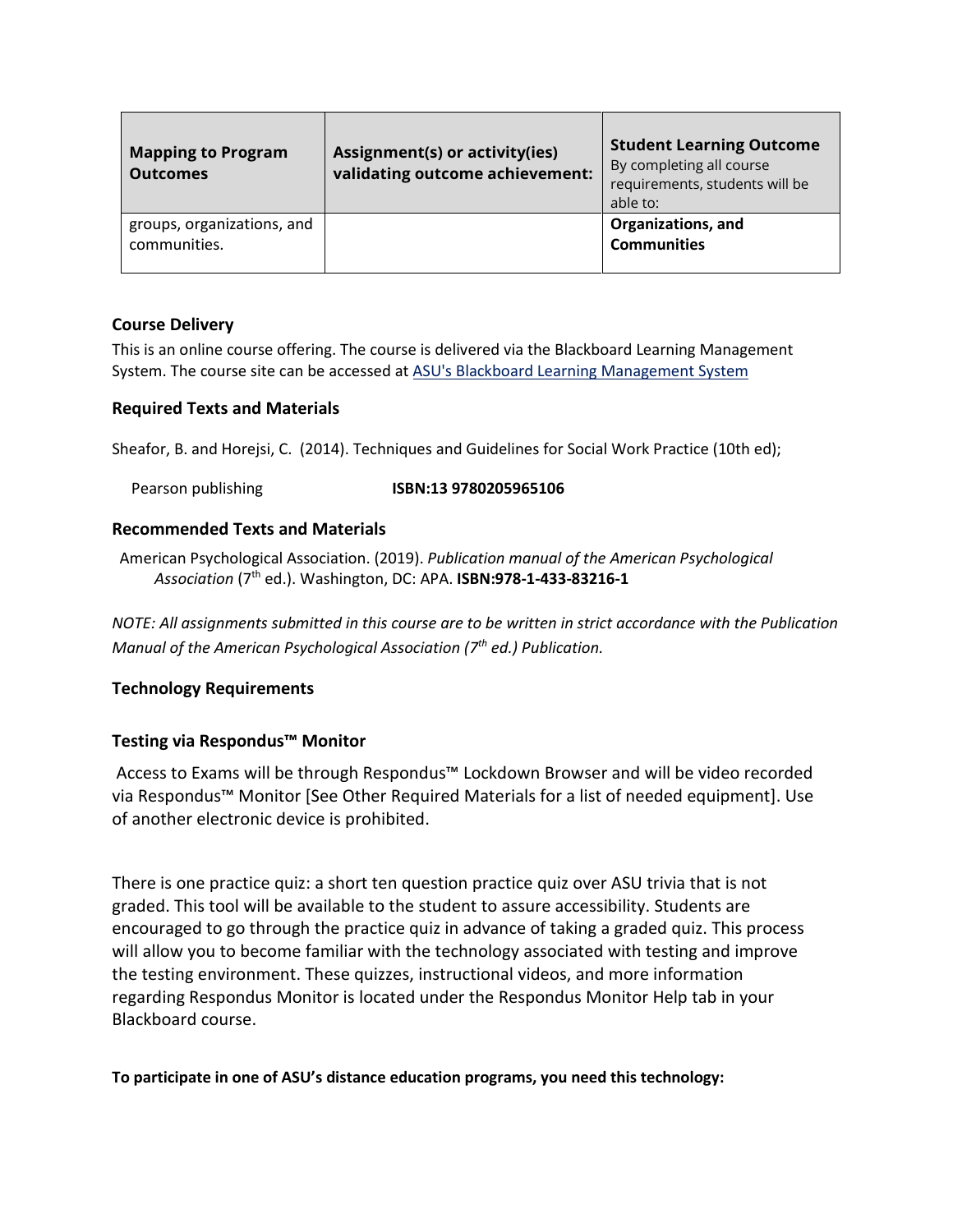- A computer capable of running Windows 7 or later, or Mac OSX 10.8 or later
- The latest version of one of these web browsers: internet Explorer, Firefox, or Safari
- Microsoft Office Suite or a compatible Open Office Suite
- Adobe Acrobat Reader
- High Speed Internet Access
- Ethernet adapter cable required (wireless connections can drop during tests and Collaborate sessions)
- Webcam

#### **Topic Outline**

#### **See Blackboard for Module Outline**

#### **Communication**

I am available Monday -Friday from 11:00 am to 1:00 p.m. My preferred method of communication is email but I am also available, as needed, to meet in Collaborate. I can also meet virtually outside of my scheduled office hours by appointment.

Faculty will respond to email and/or telephone messages within 24 hours during working hours Monday through Friday.

• *Please note that emails received after 5 p.m. will be answered the following morning.*

**Written communication via email:** All private communication will be conducted exclusively through your ASU email address. Check frequently for announcements and policy changes. In your emails to faculty, include the course name and section number in your subject line.

**Virtual communication:** Office hours and/or advising may be conducted with the assistance of the telephone, Collaborate, Skype, etc.

## **Grading**

#### **Evaluation and Grades**

Course grades will be determined as indicated in the table below.

| Assessment                       | <b>Percent/Points of Total Grade</b> |
|----------------------------------|--------------------------------------|
| Journals                         | 20                                   |
| Exams                            | 40                                   |
| Client Assessment Research Paper | 40                                   |
| Total                            | 100%                                 |

#### **Grading System**

Course grades will be dependent upon completing course requirements and meeting the student learning outcomes.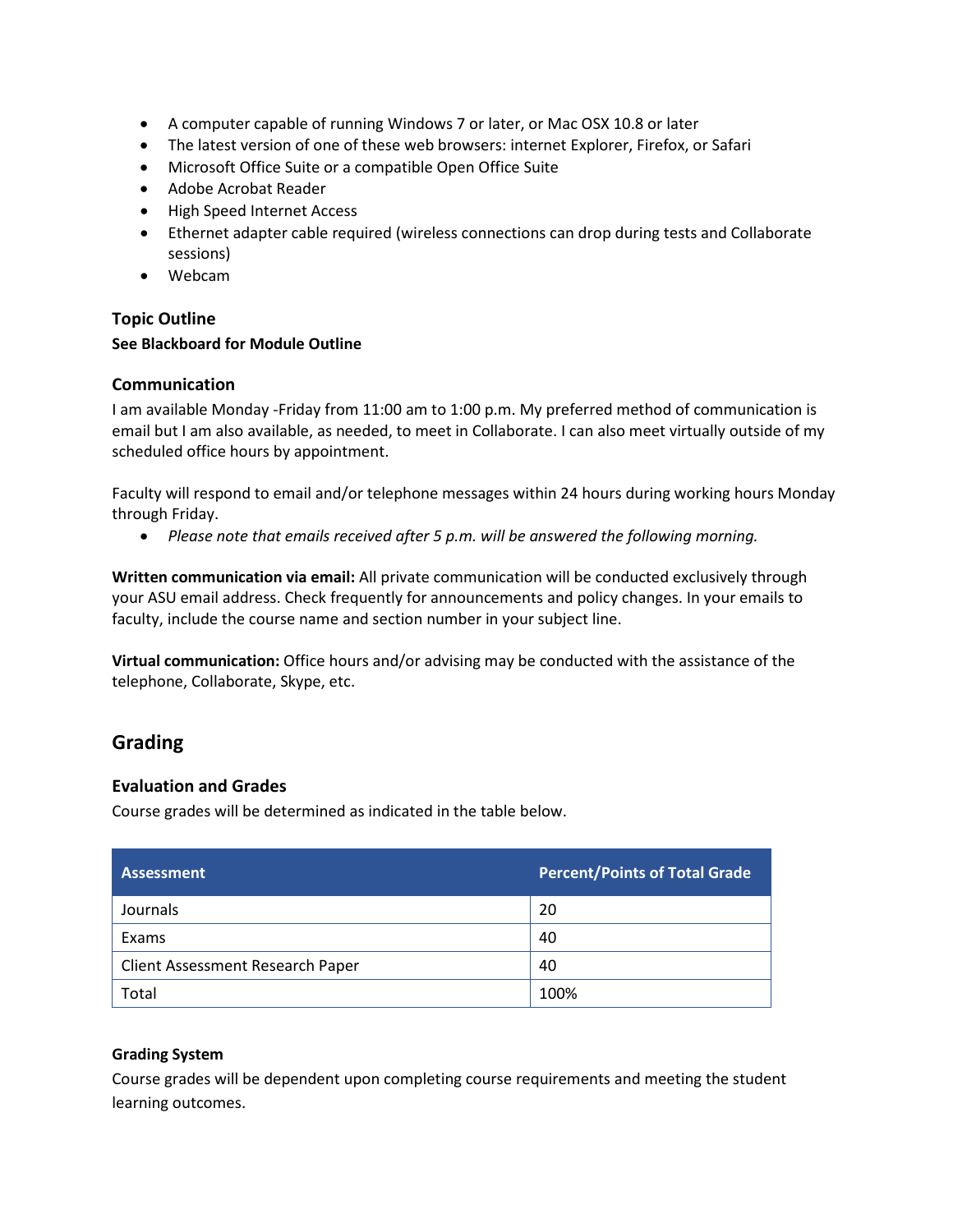The following grading scale is in use for this course:

- A = 90.00-100 points
- B = 80.00-89.99 points
- C = 70.00-79.99 points
- D = 60.00-69.99 points
- F = 0-59.99 points (Grades are not rounded up)

## **Teaching Strategies**

Students are expected to be "active learners." It is a basic assumption of the instructor that students will be involved (**beyond the materials and lectures presented in the course**) discovering, processing, and applying the course information using peer-review journal articles, researching additional information and examples on the Internet, and discussing course material and clinical experiences with their peers.

#### **Assignment and Activity Descriptions**

**\*Please note: Rubrics for all assignments and activities are located at the end of this syllabus.**

#### **Journal Entries 20%**

There will be four (4) journal entries over the course of the class. You will submit these in Blackboard for grading and feedback. These journal topics will allow me to make sure you are on the right track with your paper and also show me you understand the course content.

There will be four (4) single attempt, timed, examinations (75 minutes with the final being 120 minutes) in this course. Each of these examinations is worth 10% of your total course grade. You will take each of these examinations via Blackboard using the Respondus Monitor LockDown browser.

**Client Research Paper 40%**

Each student will write a research paper, between 9 and 10 pages in length, including the cover and reference pages, which strictly conforms to the most recent edition of the APA style manual, based on a client system that they are interested in working with in the future. Each student will need to have no less than 5 peer reviewed journals. Please keep in mind that peer reviewed journals are NOT the same as textbooks. Each paper must contain the following elements:

**Examinations** 4**0%**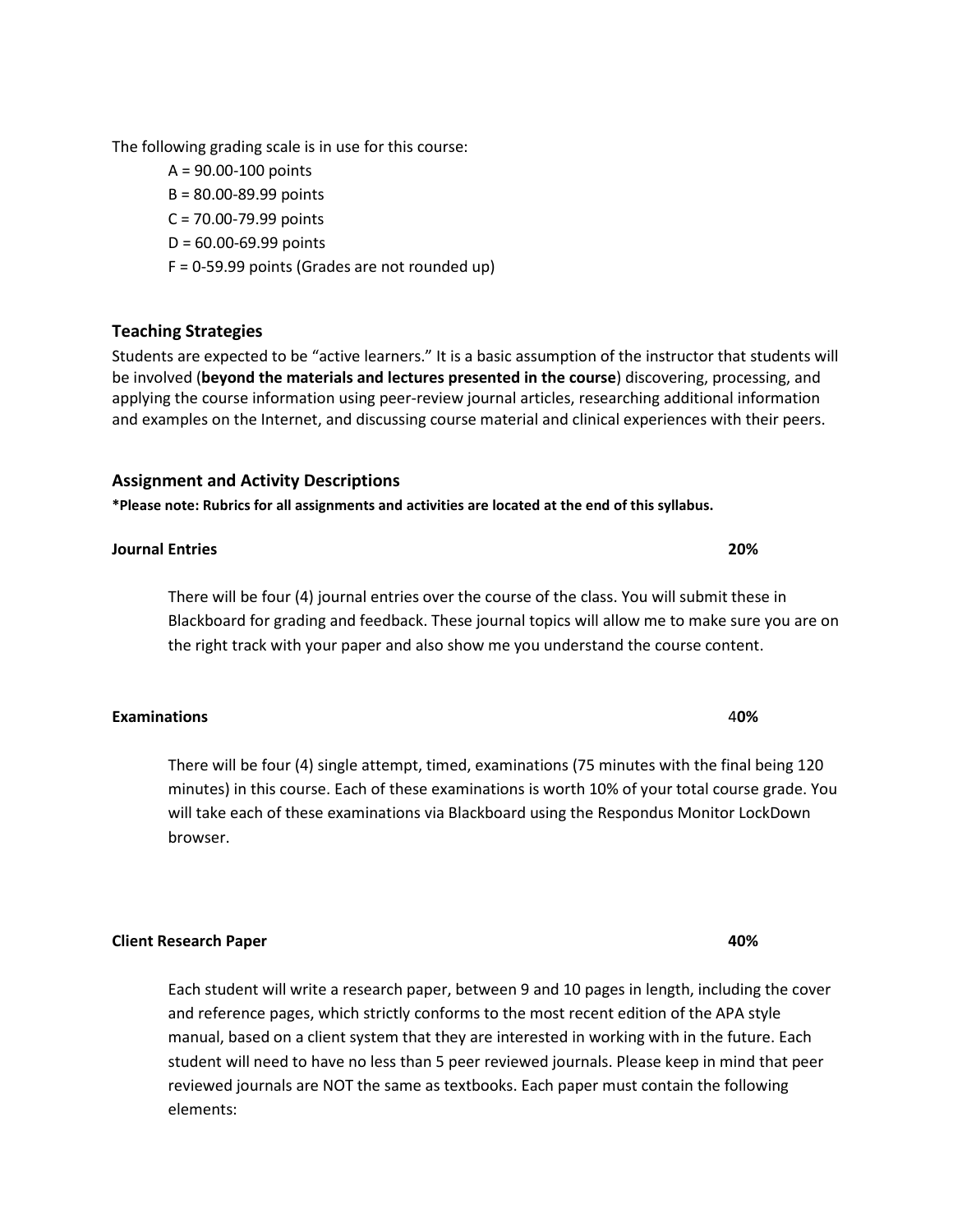I. Introduction

II. Client System—Research and Define an individual client system that you are interested in.

- A. Define Micro level social work practice
- B. Discuss diversity issues faced by your client system including mechanisms of oppression and discrimination. How will you negotiate, mediate, and advocate with and on behalf of your client?
- C. Identify personal biases that could impact your interaction with the client and discuss how you will manage those biases.
- II. Evidence Based Practice (EBP)
	- A. Research and define an Evidence Based Practice that is commonly applied with the client system that you have picked.
	- B. How does this EBP meet the needs of your client and enhance their capacity?
	- C. Would another EBP be more effective in meeting your client's needs?
	- III. General Intervention Model (GIM)
		- A. Research and define the General Intervention Model.
		- B. How would you apply the GIM to your client?
		- C. Discuss how the Code of Ethics applies to your intervention with the client and identify relevant laws
		- D. How will you analyze, monitor, and evaluate the interventions used? What methods are appropriate for evaluation of outcomes? Do you foresee any difficulties for your client or yourself in any of the steps of the GIM.
	- IV. Conclusion

**\*\*Doing the minimum page requirement will result in a minimum grade. Example, 8 pages submitted will result in a beginning grade of a 70 and go down from there, while a submission of 12 pages will start at a 100 and go down.**

#### **Assignment Submission**

All assignments MUST be submitted through the Assignments link in the Blackboard site. This is for grading, documenting, and archiving purposes. Issues with technology use arise from time to time. If a technology issue does occur regarding an assignment submission, email me at **anne.scaggs**@angelo.edu and attach a copy of what you are trying to submit. **Please contact the IT Service Center at (325) 942- 2911 or go to your Technology Support tab to report the issue.** This lets your faculty know you completed the assignment on time and are just having problems with the online submission feature in Blackboard. Once the problem is resolved, submit your assignment through the appropriate link. This process will document the problem and establish a timeline. Be sure to keep a backup of all work.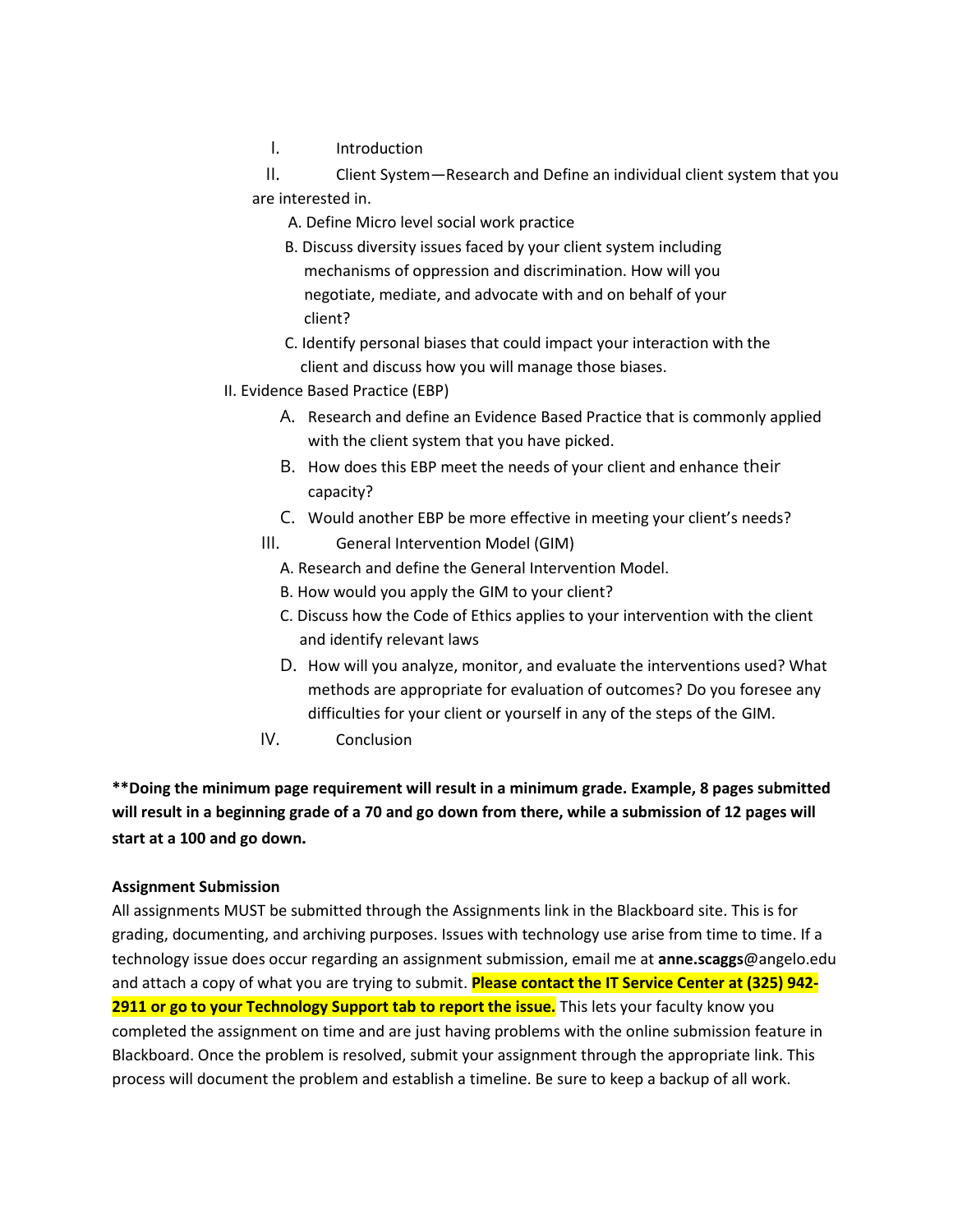#### **Late Work or Missed Assignments Policy**

#### **Late Work Policy**

The course is set up on weekly modules. The week begins on Monday and ends on Sunday. Assignment due dates are shown on the calendar/schedule or posted within Blackboard. Late assignments are not accepted. Accommodations may be made on a case-by-case basis, but only for University-approved circumstances or prior approval of faculty. Faculty reserve the right to deduct points for late assignments that are accepted past the original due date.

## **General Policies Related to This Course**

All students are required to follow the policies and procedures presented in these documents:

- [Angelo State University Student Handbook](http://www.angelo.edu/student-handbook/)<sup>[1](#page-10-0)</sup>
- [Angelo State University Catalog](http://www.angelo.edu/catalogs/)<sup>[2](#page-10-1)</sup>

#### **Student Responsibility and Attendance**

**Online**: This class is asynchronous, meaning you do not have to be on-line at a certain time. There are readings which you will have to complete to be able to participate in individual and group assignments. In order to complete this course successfully, you do have to participate in all course activities i.e. discussion boards, course projects, reflective logs, etc. Students are expected to engage in course activities and submit work by due dates and times. The hope is that students will make substantive contributions which reflect integration of assigned materials as well as any outside readings as appropriate. Scholarly contribution is an expectation. For planning purposes, this class will require a minimum of 6-9 study hours per week on average.

**Note**: This course utilizes Collaborate to engage in role plays, case study, and interaction. A day and time will be offered for students. To have some flexibility, the sessions will be recorded for students to view at a time convenient to them. **Attendance is not mandatory.** 

#### **Academic Integrity**

Students are expected to maintain complete honesty and integrity in all work. Any student found guilty of any form of dishonesty in academic work is subject of disciplinary action and possible expulsion from ASU.

The College of Health and Human Services adheres to the university's [Statement of](https://www.angelo.edu/student-handbook/community-policies/academic-integrity.php) Academic Integrity.<sup>3</sup>

#### **Accommodations for Students with Disabilities**

ASU is committed to the principle that no qualified individual with a disability shall, on the basis of disability, be excluded from participation in or be denied the benefits of the services, programs or activities of the university, or be subjected to discrimination by the university, as provided by the Americans with Disabilities Act of 1990 (ADA), the Americans with Disabilities Act Amendments of 2008 (ADAAA) and subsequent legislation.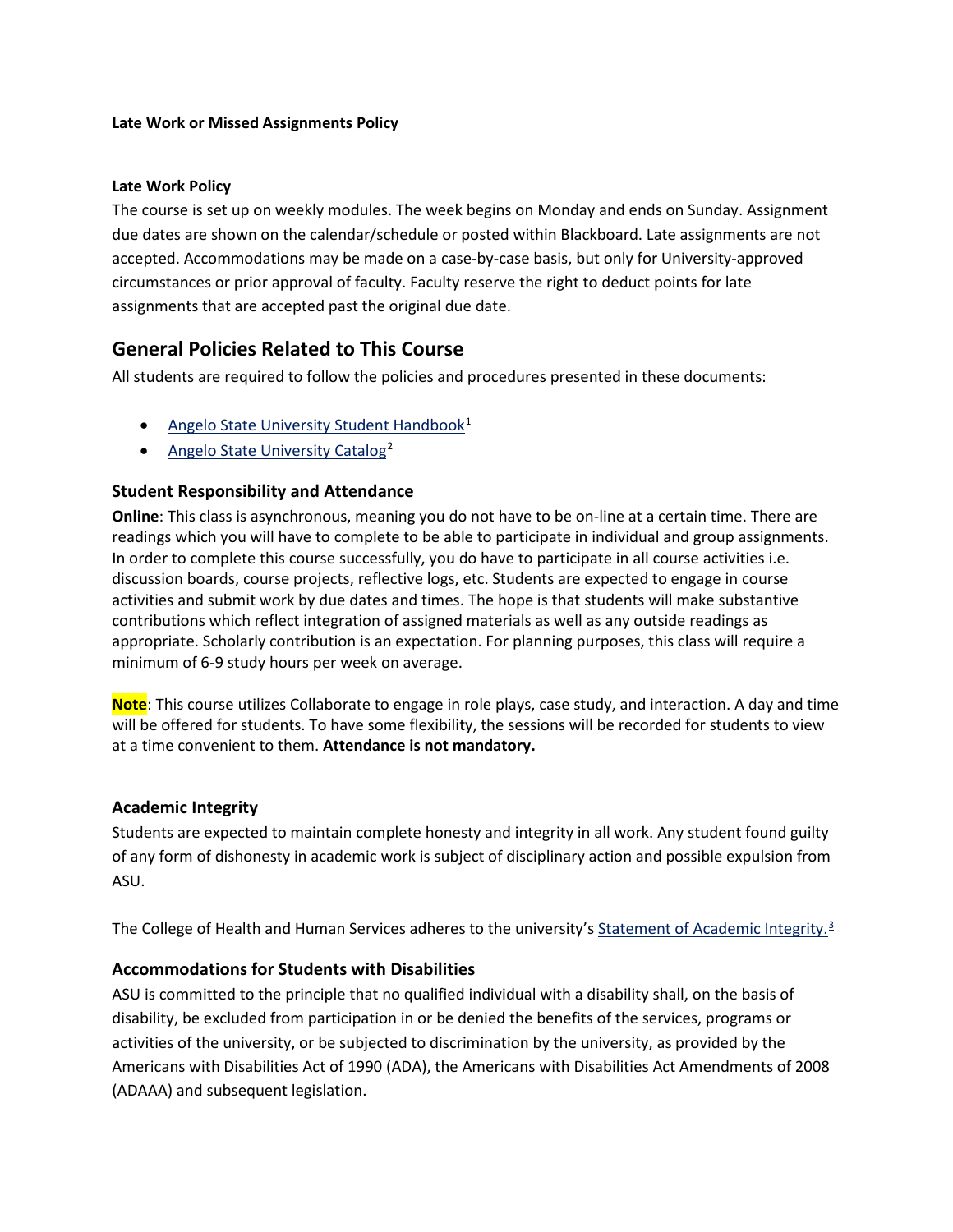Student Disability Services is located in the Office of Student Affairs, and is the designated campus department charged with the responsibility of reviewing and authorizing requests for reasonable accommodations based on a disability. It is the student's responsibility to initiate such a request by contacting an employee of the Office of Student Affairs, in the Houston Harte University Center, Room 112, or contacting the department via email at [ADA@angelo.edu.](mailto:ADA@angelo.edu) For more information about the application process and requirements, visit the [Student Disability Services website.](https://www.angelo.edu/services/disability-services/)<sup>[4](#page-10-3)</sup> The employee charged with the responsibility of reviewing and authorizing accommodation requests is:

Dallas Swafford Director of Student Disability Services Office of Student Affairs 325-942-2047 [dallas.swafford@angelo.edu](mailto:dallas.swafford@angelo.edu) Houston Harte University Center, Room 112

#### **Incomplete Grade Policy**

It is policy that incomplete grades be reserved for student illness or personal misfortune. Please contact faculty if you have serious illness or a personal misfortune that would keep you from completing course work. Documentation may be required. See ASU Operating Policy 10.11 [Grading Procedures](http://www.angelo.edu/content/files/14197-op-1011-grading-procedures)<sup>[5](#page-10-4)</sup> for more information.

#### **Plagiarism**

Plagiarism is a serious topic covered in ASU's [Academic Integrity policy](http://www.angelo.edu/student-handbook/community-policies/academic-integrity.php)<sup>[6](#page-10-5)</sup> in the Student Handbook. Plagiarism is the action or practice of taking someone else's work, idea, etc., and passing it off as one's own. Plagiarism is literary theft.

In your discussions and/or your papers, it is unacceptable to copy word-for-word without quotation marks and the source of the quotation. It is expected that you will summarize or paraphrase ideas giving appropriate credit to the source both in the body of your paper and the reference list.

Papers are subject to be evaluated for originality. Resources to help you understand this policy better are available at the **[ASU Writing Center.](http://www.angelo.edu/dept/writing_center/academic_honesty.php)**<sup>[7](#page-10-6)</sup>

#### **Student Absence for Observance of Religious Holy Days**

A student who intends to observe a religious holy day should make that intention known in writing to the instructor prior to the absence. See ASU Operating Policy 10.19 Student Absence for [Observance of](http://www.angelo.edu/content/files/14206-op-1019-student-absence-for-observance-of)  [Religious Holy Day](http://www.angelo.edu/content/files/14206-op-1019-student-absence-for-observance-of)<sup>[8](#page-10-7)</sup> for more information.

#### **Copyright Policy**

Students officially enrolled in this course should make only one printed copy of the given articles and/or chapters. You are expressly prohibited from distributing or reproducing any portion of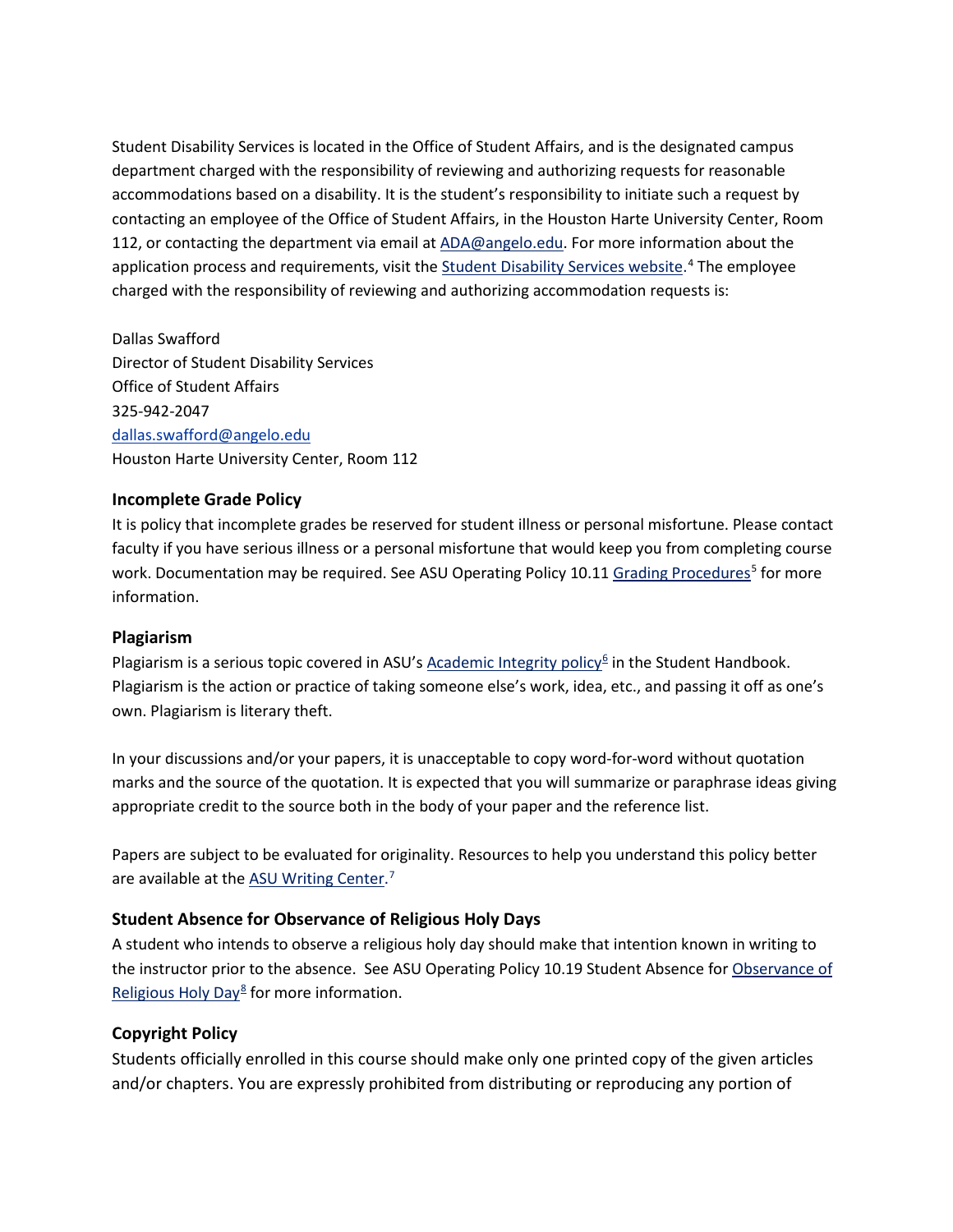course readings in printed or electronic form without written permission from the copyright holders or publishers.

#### **Syllabus Changes**

The faculty member reserves the option to make changes as necessary to this syllabus and the course content. If changes become necessary during this course, the faculty will notify students of such changes by email, course announcements and/or via a discussion board announcement. It is the student's responsibility to look for such communications about the course on a daily basis.

#### **Title IX at Angelo State University**

Angelo State University is committed to providing and strengthening an educational, working, and living environment where students, faculty, staff, and visitors are free from sex discrimination of any kind. In accordance with Title VII, Title IX, the Violence Against Women Act (VAWA), the Campus Sexual Violence Elimination Act (SaVE), and other federal and state laws, the University prohibits discrimination based on sex, which includes pregnancy, and other types of Sexual Misconduct. Sexual Misconduct is a broad term encompassing all forms of gender-based harassment or discrimination and unwelcome behavior of a sexual nature. The term includes sexual harassment, nonconsensual sexual contact, nonconsensual sexual intercourse, sexual assault, sexual exploitation, stalking, public indecency, interpersonal violence (domestic violence or dating violence), sexual violence, and any other misconduct based on sex.

You are encouraged to report any incidents involving sexual misconduct to the Office of Title IX Compliance and the Director of Title IX Compliance/Title IX Coordinator, Michelle Boone, J.D. You may submit reports in the following manner:

Online: [www.angelo.edu/incident-form](http://www.angelo.edu/incident-form) Face to face: Mayer Administration Building, Room 210 Phone: 325-942-2022 Email[:michelle.boone@angelo.edu](mailto:michelle.boone@angelo.edu)

*Note, as a faculty member at Angelo State, I am a mandatory reporter and must report incidents involving sexual misconduct to the Title IX Coordinator. Should you wish to speak to someone in confidence about an issue, you may contact the University Counseling Center (325-942-2371), the 24- Hour Crisis Helpline (325-486-6345), or the University Health Clinic (325-942-2171).*

For more information about resources related to sexual misconduct, Title IX, or Angelo State's policy please visit[: www.angelo.edu/title-ix.](http://www.angelo.edu/title-ix)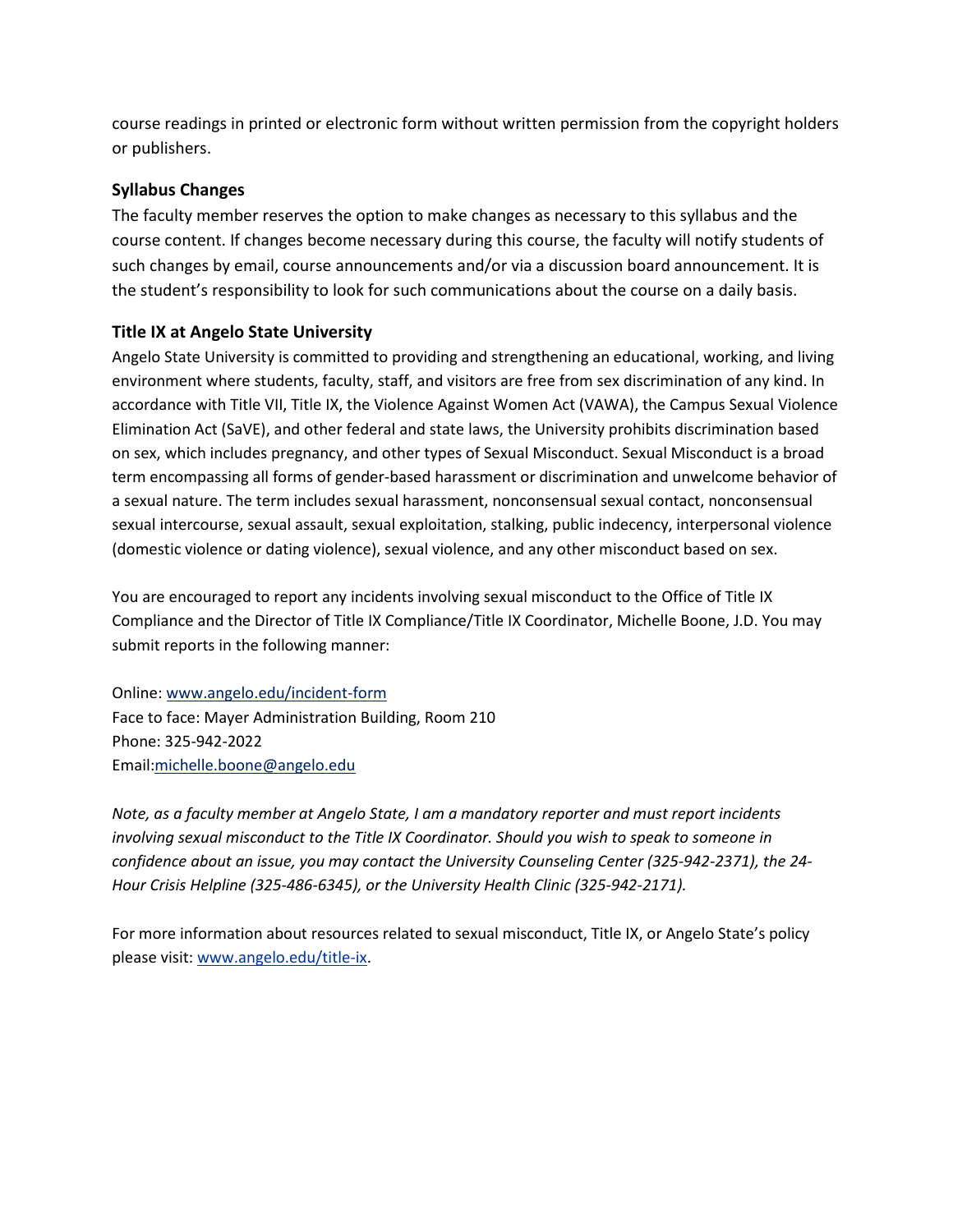## **Course Schedule**

| <b>Week/Date</b>            | <b>Topic/Assignments/Assessments DUE</b>                                                                                                                                                                                                                                     |
|-----------------------------|------------------------------------------------------------------------------------------------------------------------------------------------------------------------------------------------------------------------------------------------------------------------------|
| Week 1<br><b>July 11-17</b> | Syllabus, course expectations, Blackboard NASW Code of Ethics,<br>TBSWE Scope of Practice & Code of Conduct<br><b>Read Chapters 1-4</b><br>Journal 1 - Please make sure you use your textbook or a peer<br>reviewed journal article to support your response Due 7/15<br>eod |
| Week 2                      | <b>Read Chapters 5-8</b>                                                                                                                                                                                                                                                     |
| <b>July 18-24</b>           | Journal 2 Please make sure you use your textbook or a peer<br>reviewed journal article to support your response. Due 7/22<br>eod<br>Exam 1 (Chapters 1-4) opens $7/18$ @ 8 am and closes $7/20$ eod                                                                          |
| Week 3                      | <b>Read Chapters 9-12</b>                                                                                                                                                                                                                                                    |
| <b>July 25-31</b>           | Journal 3 Please make sure you use your textbook or a peer<br>reviewed journal article to support your response. Due 7/29<br>eod                                                                                                                                             |
|                             | Exam 2 (Chapters 5-8) opens $7/25$ @ 8 am and closes $7/27$ eod                                                                                                                                                                                                              |
| Week 4<br>August 1-7        | <b>Read Chapters 13-16</b><br>Journal 4 - Please make sure you use your textbook or a peer<br>reviewed journal article to support your response. due 8/5<br>Client Assessment Paper Due 8/7 eod.<br>Exam 3 (Chapters 9-12) opens 8/1 @8 am and closes 8/3 eod                |
| Week 5<br>August 8-12       | Final Exam (Chapters 13-16) opens 8/8 @ 8 am closes 8/10<br>eod                                                                                                                                                                                                              |

## **Grading Rubrics**

## **Student Evaluation of Faculty and Course**

Students in all programs are given the opportunity to evaluate their courses and the faculty who teach them. Evaluations are most helpful when they are honest, fair, constructive, and pertinent to the class, clinical experience, or course. Faculty value student evaluations, and use student suggestions in making modifications in courses, labs and clinical experiences. Angelo State University uses the IDEA (Individual Development and Educational Assessment) system administered through Kansas State University for all